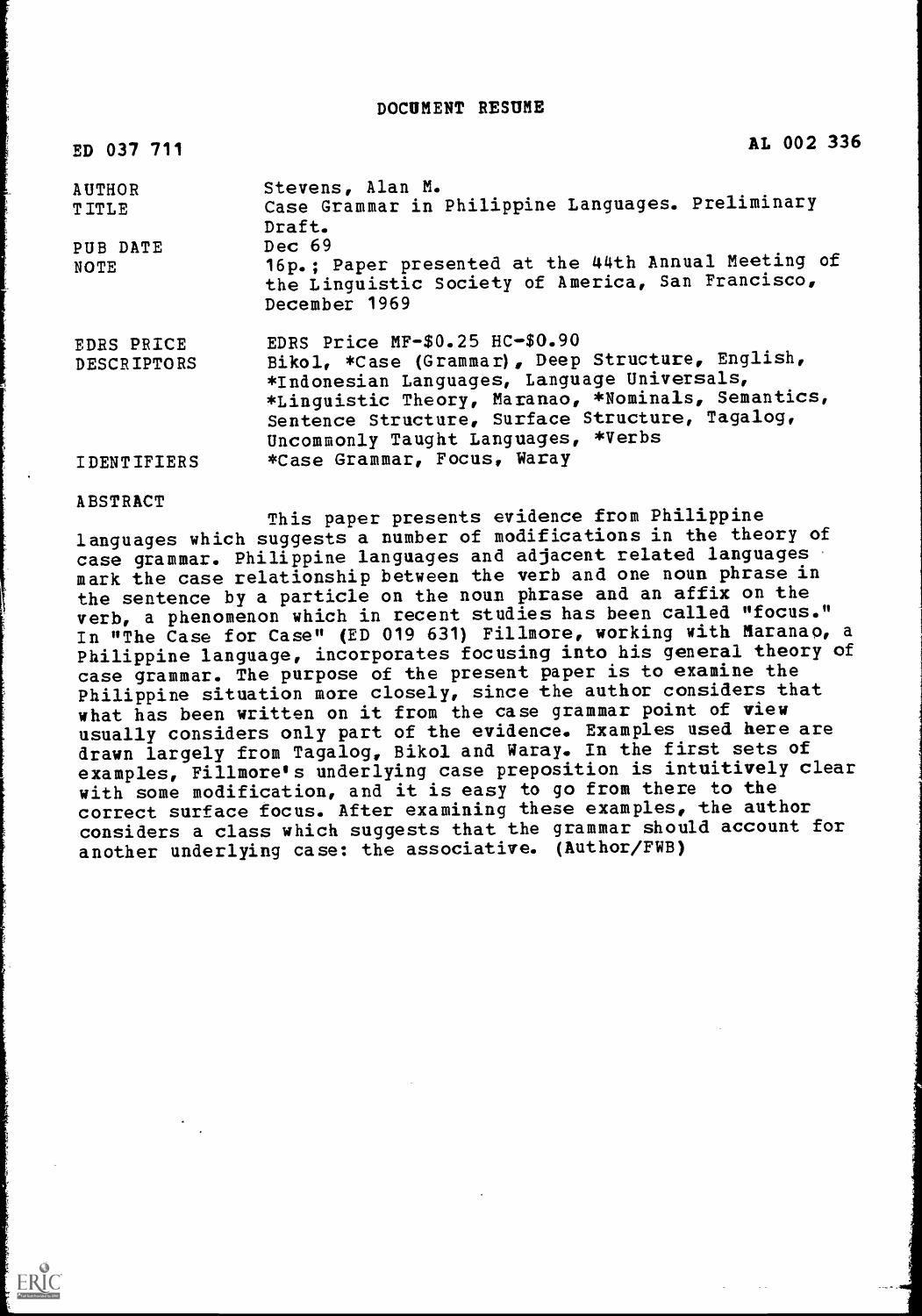#### U.S. DEPARTMENT OF HEALTH, EDUCATION & WELFARE OFFICE OF EDUCATION

THIS DOCUMENT HAS BEEN REPRODUCED EXACTLY AS RECEIVED FROM THE PERSON OR ORGANIZATION ORIGINATING IT. POINTS OF VIEW OR OPINIOKS STATED DO NOT NECESSARILY REPRESENT OFFICIAL OFFICE OF EDUCATION POSITION OR POLICY.

# Case Grammar in Philippine Languages

 $\alpha_{\rm c}$  , and  $\alpha_{\rm c}$  , and  $\alpha_{\rm c}$ 

Preliminary Draft

Alan M. Stevens<br>Dept. of Linguistics<br>Queens College<br>Flushing, N. Y. 11367

 $\sigma_{\rm{eff}}(\omega_{\rm{eff}})$  , and  $\sigma_{\rm{eff}}(\omega_{\rm{eff}})$ 

ERIC

 $\mathcal{L}$ 

 $\sim$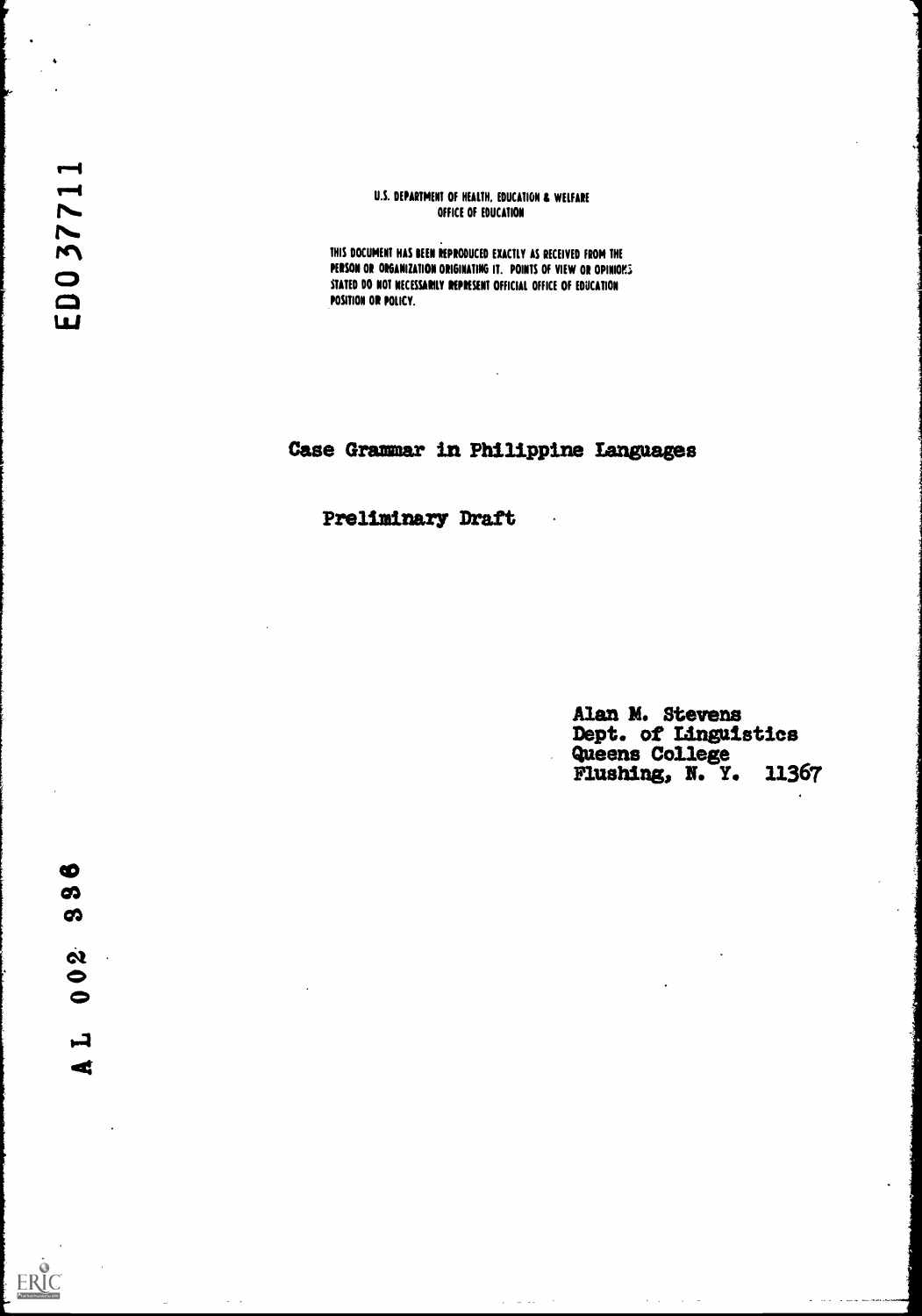Evidence from Philippine languages suggests a number of modifications in the theory of case grammar.

It is well known that these languages and adjacent related languages mark the case relationship between the verb and one noun phrase in the sentence by a particle on the NP and an affix on the verb. In recent studies this has been called focus.

In The Case for Case Fillmore incorporated focusing into his general theory of case grammar. In discussing Maramao (spoken in the southern Philippines) he states the following: "One NP is chosen as topic for every sentence, and this choice is.recorded in the following way: its original case preposition (in Fillmore ts sense) is replaced by (the focusing marker), and an affix is inserted into the verb which indicates the case category of the chosen NP."<sup>1</sup>

I would like to examine the Philippine situation more closely since what has been written on it from the. case grammar point of view usually considers only part of the evidence. I will draw my examples largely from three languages I have worked on: Tagalog, Bikol and Waray.- Other Philippine languages for which I have seen published material are quite similar.<sup>2</sup> In the lst sets of examples Fillmore's underlying case preposition is intuitively clear with some modifications and we can easily go from there to the correct surface focus. After examining these, we will consider a class which suggests that the grammar should account for another underlying case: the associative.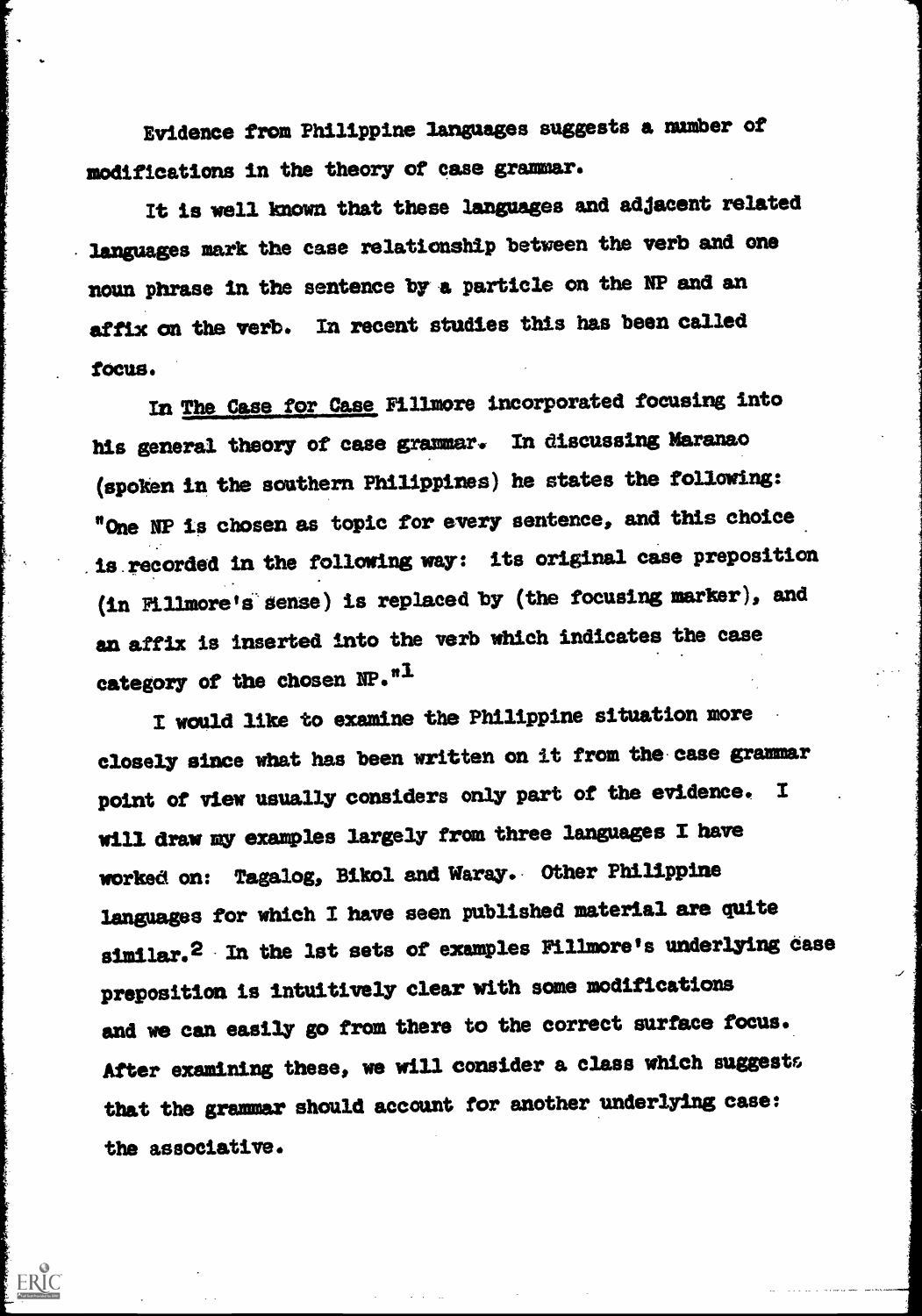The focused NP is definite. Pronouns have their own focused forms, and personal names have a special focusing particle. Some languages, such as Tagalog, have a single focusing particle for all other nouns. Other languages, such as Bikol, have two focusing particles for other nouns; one definite and the other anaphoric.

Let us start by looking at sentences in which the focused NP is the agent. Other case relations are typically handled by two other particles or markers, one for objects and adnominal functions, and the other for all other case relations; dative, instrumental, etc. though there are Philippine languages which split up the latter cases. Pronouns and personal names cannot be objects of agentive verbs; they are always in a dative relationship to these verbs.

In the examples to be given below, the verb will be perfective aspect unless otherwise noted. The focused NP will be underlined.

In Tagalog, the objects of agentive verbs are indefinite.

TAG<br>(1) b-um-111 b-um-111 sya nang damit. '<u>He</u> bought some clothing.'<br>buy-A F,A O-clothing 0-clothing

The non-focus, non-objective cases are handled by sa or a phrase containing sa.

# TAG

ERIC

 $(2)$  sa ákin 'from me' para sa akin 'for me'

In some other languages, such as Waray, there are two non-focus object particles: indefinite and definite

-2-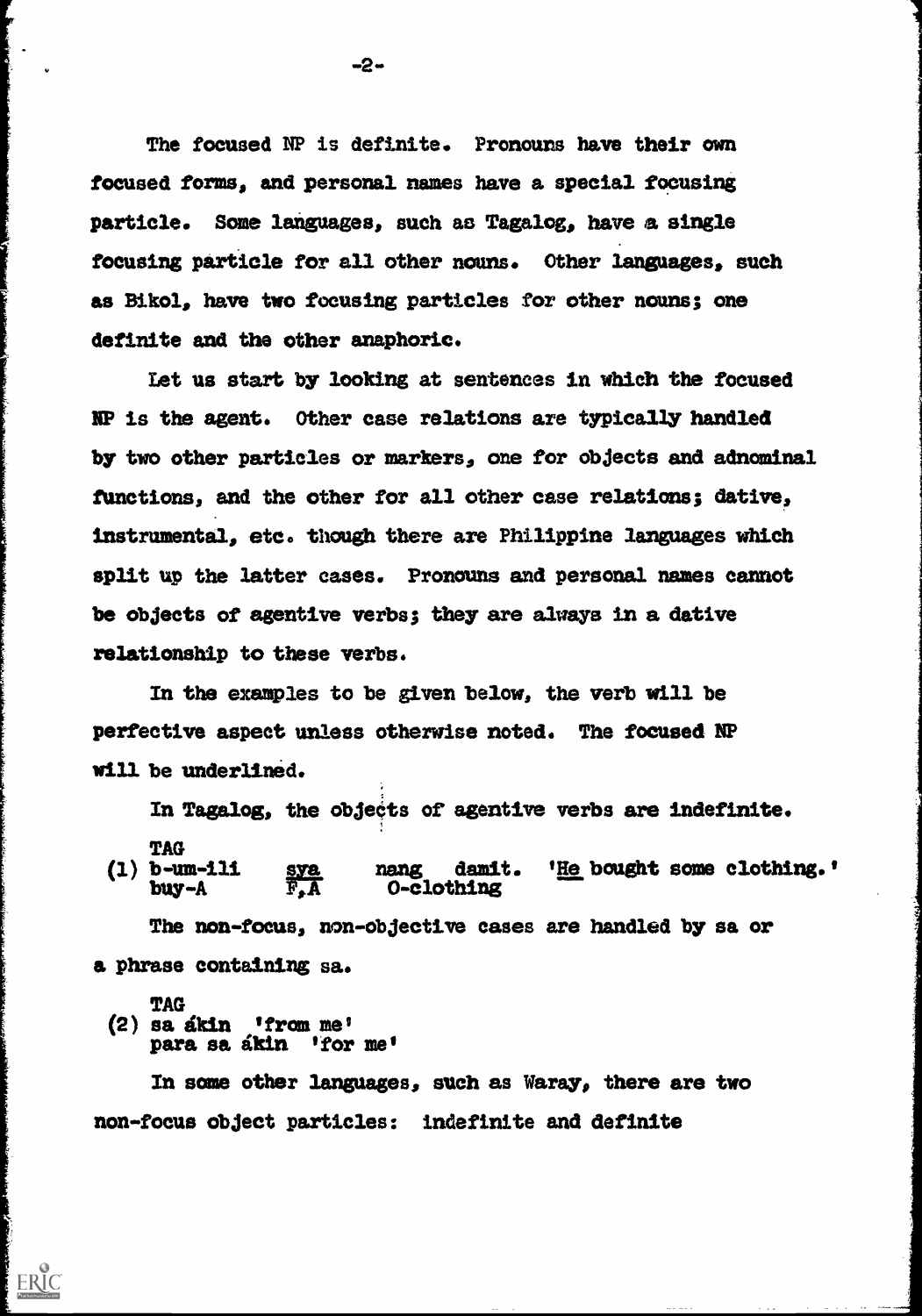WAR<br>(3)  $p$ -um-alit p-um-alit hiva hin bugas. 'He bought some rice.'<br>buy-A F,A O-rice buy-A 0-rice  $(4)$  p-um-alit  $\frac{m}{2}$  han bugas " " the " Bikol appears to have three such objective particles: 'indefinite', 'definite' and 'anaphoric'.

Philippine languages have three other types of focus. The agents of all such sentences are identical in form to adnominal or genitive forms.

The first type largely focuses on Fillmore's objective and Factitive. I will call these all 0 below.

In the UCLA-Integration of Transformational Theories of English Syntax3 this is called NEUTRAL: The case associated most closely with the verb itself, and least interpretable independently of the verb.

| (5) | <b>TAG</b><br>$b$ -in-ili<br>buy-0  | nya<br>$-F2A$          | ang damit.<br><b>F-clothing</b> | 'He bought the clothing.'             |
|-----|-------------------------------------|------------------------|---------------------------------|---------------------------------------|
| (6) | <b>BIK</b><br>pig-bakal<br>$buy -0$ | nya<br>$-F_{\bullet}A$ | an batag.<br>F-banana           | 'He bought the banana.'               |
| (7) | pig-bakal                           | nya                    | si batag.                       | id (anaphoric)<br><u> 11.9. Далан</u> |

In addition to such obvious objective cases, this focus also occurs for the end point of a motion.

BIK (8) luwas-un mu sya. 'Go out <u>to him.</u>' imp-go out-0 -F,A F-he you (9) abut-un mu yan. 'Reach out for that.'<br>
imp-reach-0 -F, A F-that  $imp$ -reach- $O$ you

ERIC

The agent of the embedded verb in a causative sentence is also focused on with the objective focus since it is the object of the higher verb-- the causative.

-3-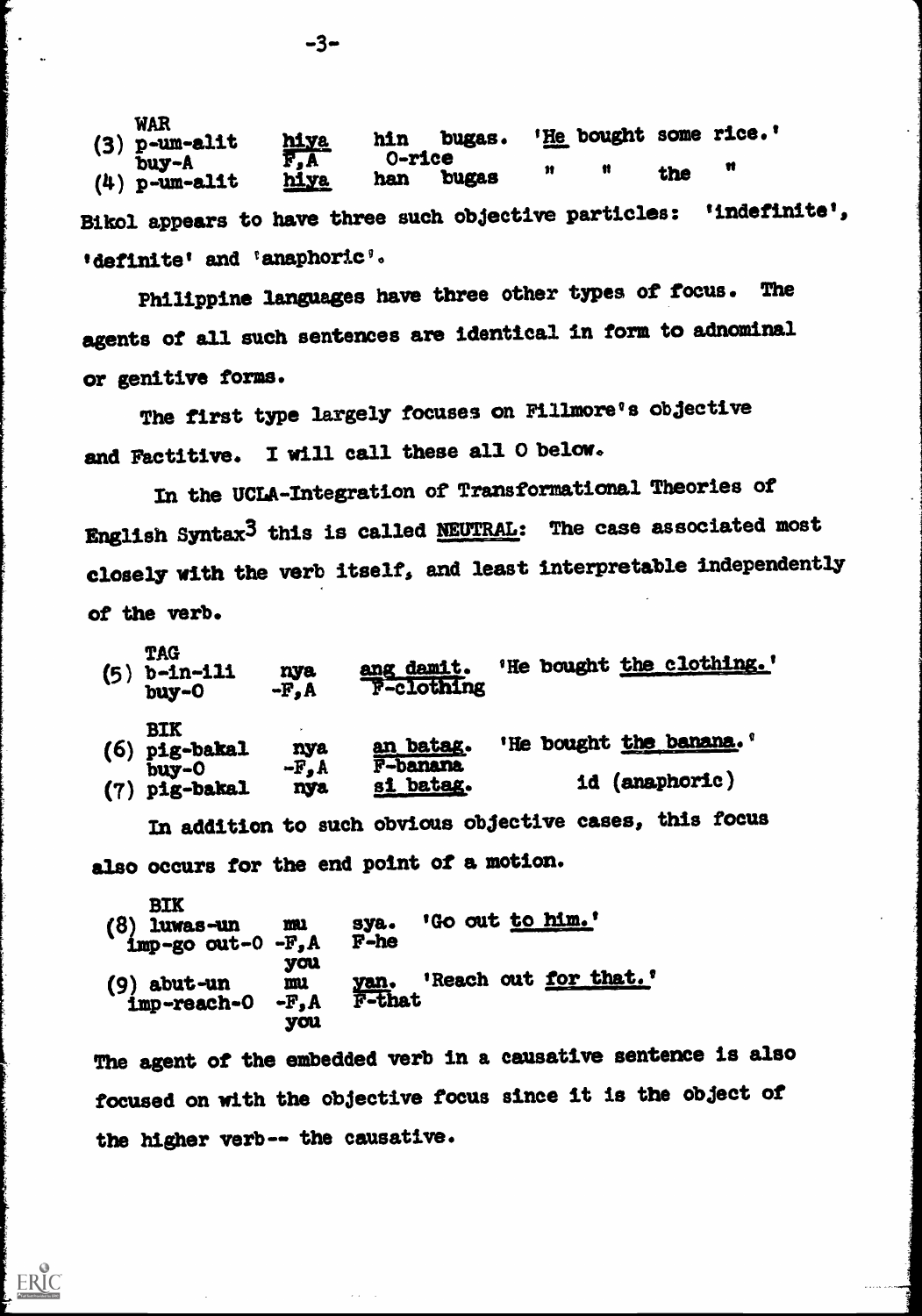BIK<br>(10)  $pf_{E}$ -pa-kakan ku sya kan batag. 'I had him eat the banana. ' $\mathbb{F}_s$ A  $\widetilde{F}$ -he 0-banana cause-eat-0 me

This is not predictable from the agentive focus in which the agent is dative.

- 
- BIK<br>(11) nag-pa-kakan aku kan batag saiya. 'I had him eat the banand  $caus -ea t - A$ me

The second type of non-agentive focus covers both

instrumental and benefactive as well as others to be discussed

below.

 $ERIC$ 

| (12) | TAG<br>1-p-in-útul                     | nya.                         | nang káhuy                       | ang kampit.              | 'He cut wood with                   |
|------|----------------------------------------|------------------------------|----------------------------------|--------------------------|-------------------------------------|
|      | $cut-T/B$                              | $-F_{2}A$<br>he              | 0-wood                           | $F$ -axe                 | the axe.                            |
| (13) | <b>BIK</b><br>1-pig-súrat<br>Write-I/B |                              | nya an lápis na yan.<br>F-pencil | that                     | "He wrote with that pencil."        |
| (14) | WAR<br>1-p-in-alit<br>$buy - I/B$      | ku<br>$\mathbb{F}_2$ A<br>me | hiya<br>$F$ -he                  | hin bugas.<br>$0 -$ rice | 'I bought some rice for him.        |
| (15) | <b>TAG</b><br>1-p-in-útul              | nya                          | <u>aku</u>                       | nang tubu.               | <sup>'</sup> He cut some sugar-cane |
|      | $cut-L/B$                              | $-F_{\bullet}A$<br>he        | $F$ -me                          | 0.56C                    | for me.                             |

The third type of non-agentive focus covers a wide variety of locative and dative relations as well as other types to be discussed below.

BIK<br>(16)  $t$ -in-aqw-an t-in-aqw-an nya <u>aku</u> ng libru. ' He gave <u>me</u> a book.'<br>give-D/L -F,A F-me 0-book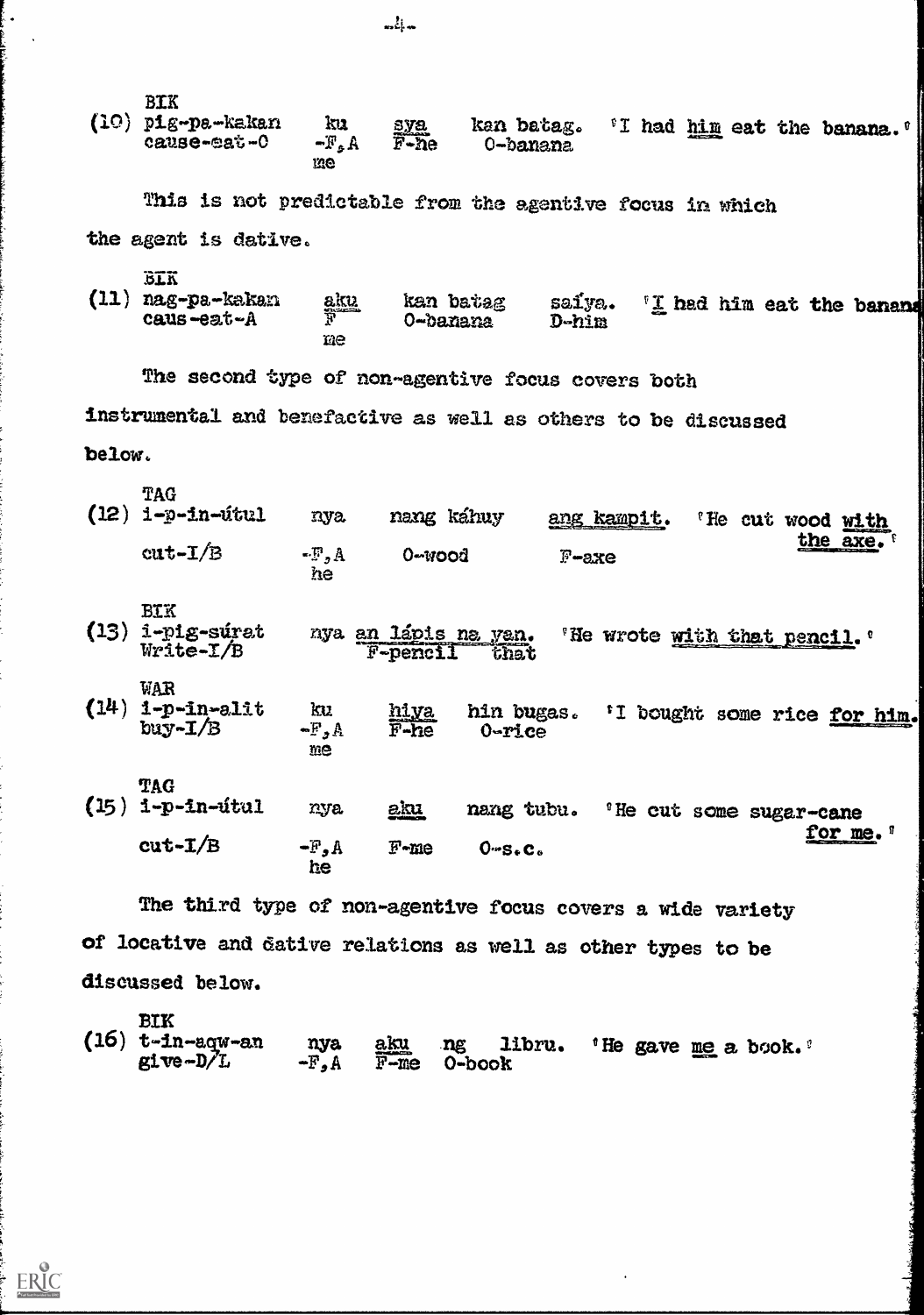| TAG<br>(17) b-in-ilh-an nya <u>aku</u> nang damit. 'He bought clothing <u>from me</u> .<br>buy-D/L -F, A F-me O-clothing |  |  |  |  |  |  |
|--------------------------------------------------------------------------------------------------------------------------|--|--|--|--|--|--|
| Similarly, he bought clothing at or from the store.                                                                      |  |  |  |  |  |  |
| Included here are other examples of Fillmore's definition                                                                |  |  |  |  |  |  |
| of DATIVE "an animate being is affected by the state or action".                                                         |  |  |  |  |  |  |
| <b>BIK</b><br>(18) ná-alas-dusíh-an sinda. 'They kept on till 12 o'clock.'<br>invol.-12 o'clock-D/L F-they               |  |  |  |  |  |  |
| (19) na-rayuq-an aku kan Atenec 'I felt it was far to the Atenes.'<br>invol.-far-D/L $\overline{r}$ -me 0-               |  |  |  |  |  |  |
| (20) na-dipisil-an sya sa "He had a hard time in"<br>invol.- $-D/L$ F-he prep.                                           |  |  |  |  |  |  |
| (21) na-agáh-an sya sa tinampu. 'He was overtaken by morning<br>invol.-morning F-he prep-road on the road.'<br>D/L       |  |  |  |  |  |  |
| Another type of $D/L$ is where an animate being, the non-focus                                                           |  |  |  |  |  |  |
| agent in the S, experiences an involuntary emotion or perception.                                                        |  |  |  |  |  |  |
| BIK<br>ku na  "I found out that"<br>$(22)$ na-arám-an<br>$invol-know-D/L$<br>$-\mathbb{F}, \mathbb{D}$                   |  |  |  |  |  |  |
| na 'I forgot that'<br>$(23)$ ná-lingaw-an<br>ku<br>invol-forget-D/L                                                      |  |  |  |  |  |  |
| ku  II got to like'<br>$(24)$ ná-gustuh-an<br>$invol$ -like-D/L                                                          |  |  |  |  |  |  |
| ku "I remembered"<br>$(25)$ ná-girumdum-an<br>invol-remember-D/L                                                         |  |  |  |  |  |  |
| Many D/L are what we can call "ablative" in meaning,                                                                     |  |  |  |  |  |  |
| where the object is being taken away or removed from the                                                                 |  |  |  |  |  |  |
| person or location which is in focus. "Buy from" has been                                                                |  |  |  |  |  |  |

exemplified in sentence 17 above, Other examples are:

ERIC

TAG nya ang káhuy. 'He cut (something) from the wood.'<br>-F,A F-wood  $cut-D/L$  -F<sub>2</sub>A F-wood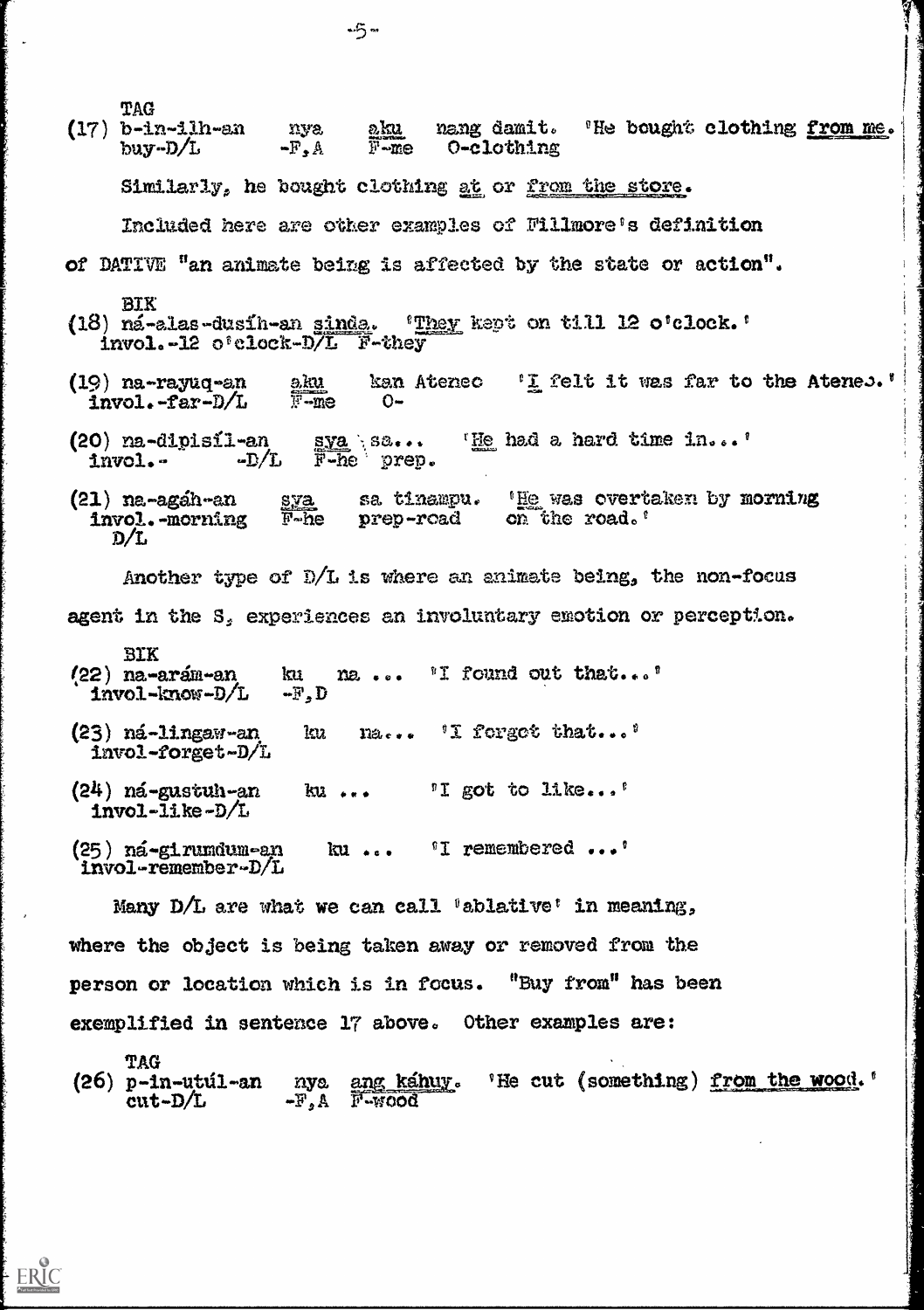| <b>WAR</b><br>$(27)$ na-wadq-an<br>invol-lose-D/L | anu     | hin kwarta.<br><b>O-money</b> | $\degree$ I lost some money. $\degree$ |  |
|---------------------------------------------------|---------|-------------------------------|----------------------------------------|--|
|                                                   | $F - E$ |                               |                                        |  |

There are many verbs for which a D/L surface focus is unexpected, at least from a superficial examination of the corresponding English sentence. If, for example, we take "She washed the clothing," we would expect that focusing on "clothing" would yield an objective focus parallel to "She bought the clothing." What we find, instead, is a  $D/L$  focus.

| (28) | WAR<br>1-in-abah-an<br>$wash-D/L$ | niya<br>$-F_{\bullet}A$ | an panaptun.<br>F-clothing | washed the clothing.<br>'She |  |
|------|-----------------------------------|-------------------------|----------------------------|------------------------------|--|
|      |                                   |                         |                            |                              |  |

(29) h-in-ugás-an níya an menga plátu. 'She washed <u>the dishes.</u>'<br>wash-D/L -F, A F-p1.-dish  $\overline{F}$ -p1.-dish

It is not possible to predict this from the corresponding agentive focus sentence. It is the verb itself which determines the correct object focus in each case.

| (30) | <b>WAR</b><br>p-um-alit<br>buy-A | hiya<br>F-she    | han platu.<br>0-dish | 'She bought the dish.' |  |
|------|----------------------------------|------------------|----------------------|------------------------|--|
| (31) | nag-húgas<br>wash-A              | hiya<br>$F$ -she | han platu.           | 'She washed the dish.' |  |

- (32) p-in-alit niya an platu. 'She bought the dish.'<br>buy-0 -F,A  $F$  $b$ uy-0
- (33) h-in-ugas-an niya <u>an platu.</u> 'She washed the dish.'<br>wash-D/L  $-F_{\bullet}A$  $wash-D/L$

At this point we could consider the possibility of subcategorization of verbs as has been suggested by  $F111$ mor $e^{4}$  and others. We can say that the verb meaning "buy" takes the arguments: agentive and objective, as well as some others,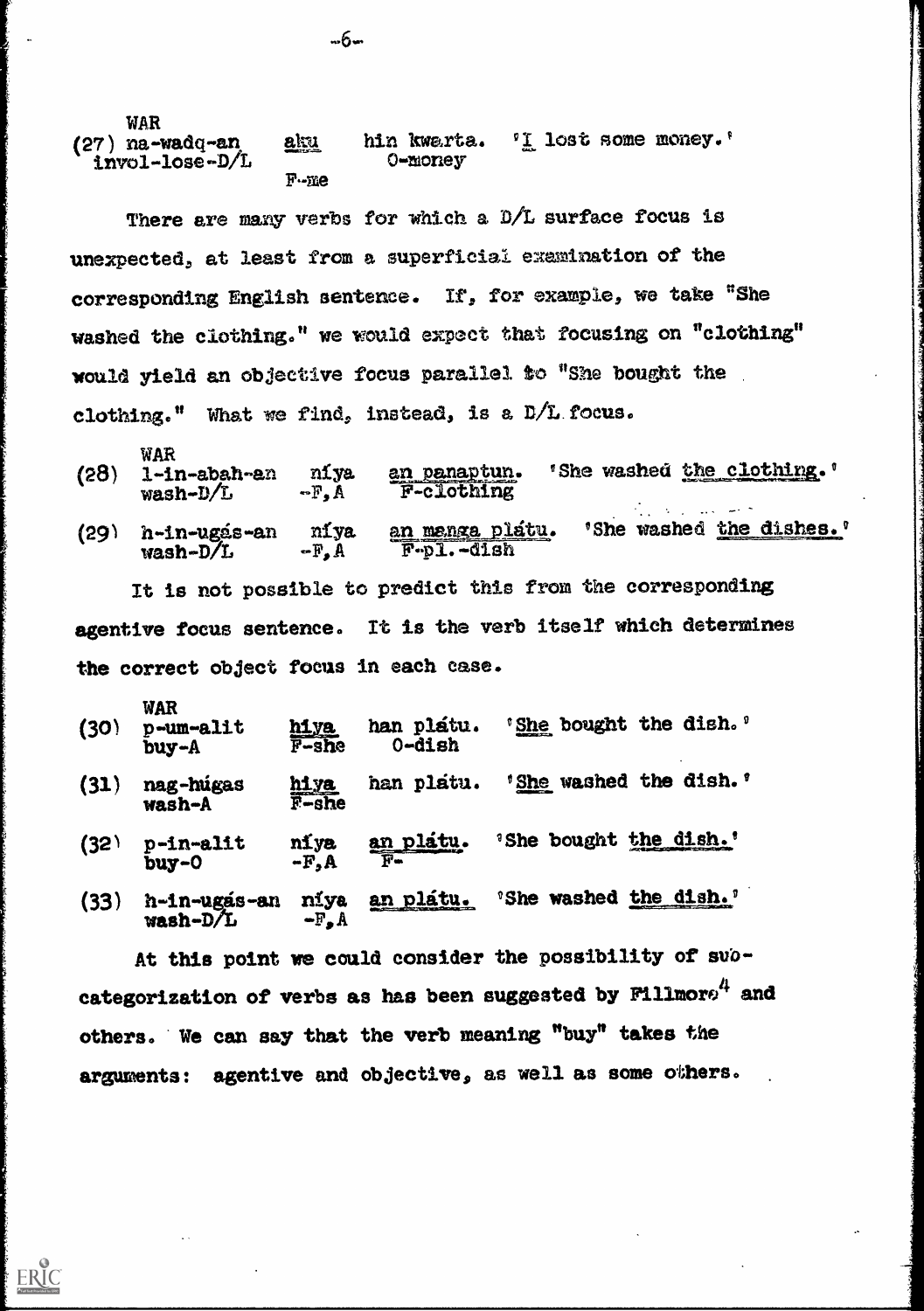On the .other hand, the verb "wash clothing" has the arguments: agentive and  $D/L$ , as well as others, but not objective.

Such subcategorization has, in fact, been done in some recent studies of Philippine languages.<sup>5</sup> Verbs have been divided up into classes depending on whether they "take" Objective focus or D/L focus for objects, etc. I would like to argue, however, that in many instances the case marking reflects a more general, perhaps a universal, characteristic of the verb in question. Other verbs in Philippine languages, which have D/L focus and not objective focus are peel, sweep, and clean. It is clear that semantically such verbs do not have the sane kind of relationship between action and goal as do verbs like buy and hit. Rather they indicate a privative or ablative action on the surface of the goal. This is reflected in the following ways in English:

(34) He swept the floor.

He swept the dirt off the floor.

\*He swept the dirt.

The last is unacceptable except in the meaning of sweeping the surface of the dirt or sweeping something off the top of the dirt.

(35) He washed the floor.

ERIC

He washed the sand off the floor. \*He washed the sand.

Again, the last only in the reading is not intended here. (36) He peeled the potatoes.

He peeled. the skin off the potatoes. \*He peeled 'the skin.

-7-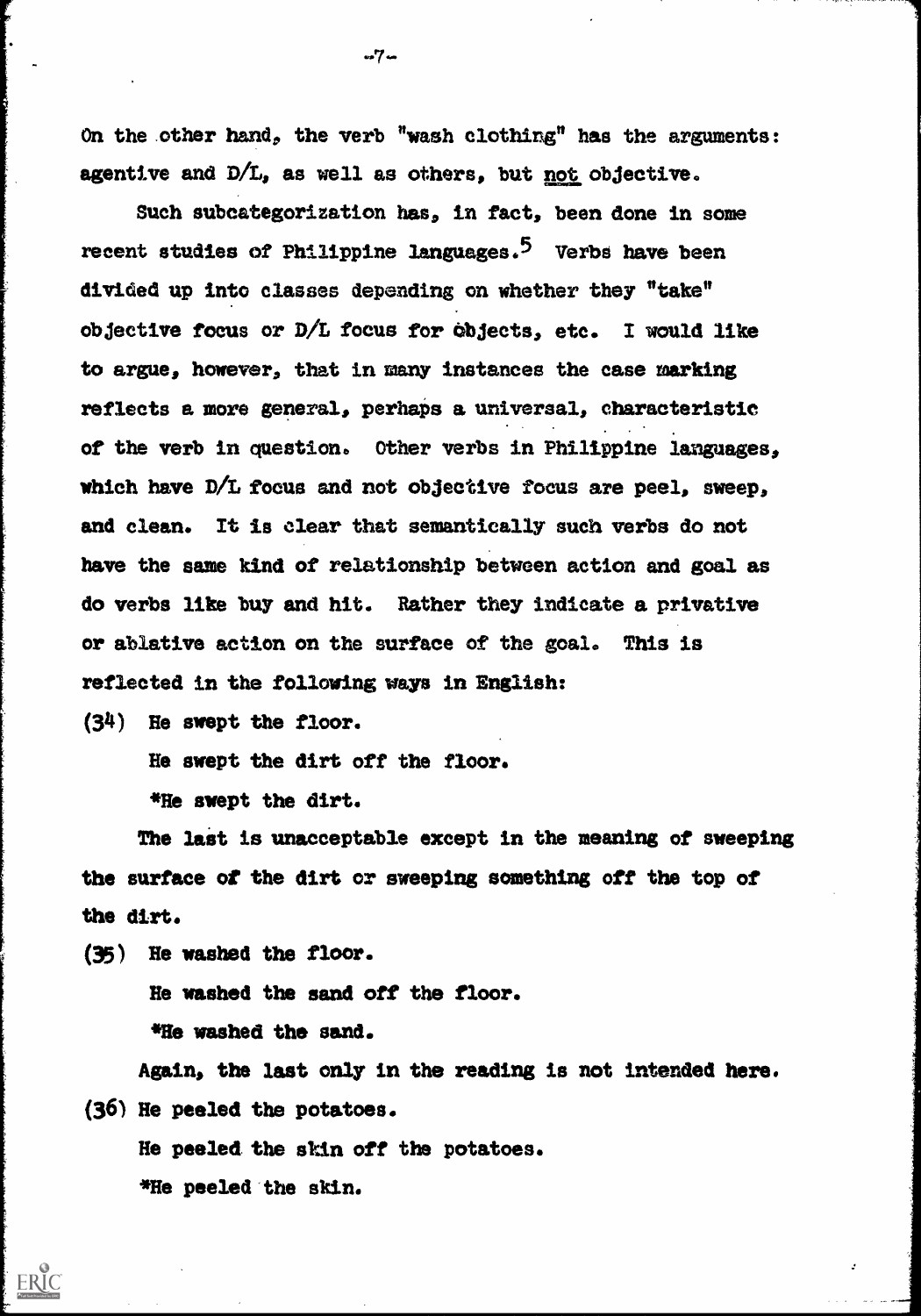The ablative or privative, i.e.  $D/L$ , nature of these sentences is clearly shown by the fact that the unacceptable sentences above can be made acceptable by adding a directional particle such as away, off, or up. He swept the dirt away, Be swept up the dirt, He peeled away the skin, He peeled the skin off.

It is less clear why some other verbs are D/L focus. For example :. open and close. But semantically it seems simple to reinterpret these as to open up or close up a space or pull a door away from or towards a position in space. The corresponding German verbs. clearly show such directionality.

What happens if we want to focus on the location of such an action in Philippine languages? We still get a D/L focus, but there is an additional prefix (underlined below), at least in the three languages under discussion. here. Compare the following with 33. .

WAR (36a) ini an hugas-an nga p-in-ag-hugás-an ku han plátu.<br>
this F wash place which wash-D/L -F, A 'I' O-plate this F wash place which 'This is the place in which I washed the plate.'

(36b) ini an lamisa nga p-in-ag-parut-an ku han mangga.<br>this F table which peel-D/L -F, A 'I' O-mango  $-F_{a}A$  'I' O-marigo  $^{\circ}$ This is the table at which I peeled the mango. $^{\circ}$ The extent to which this is obligatory is not clear to me.

The Philippine evidence seems to show no difference between Fillmore's dative and locative. It may be that the only difference between them is that the dative typically concerns animate VP's and the locative concerns inanimate

ERIC

≖ຽື້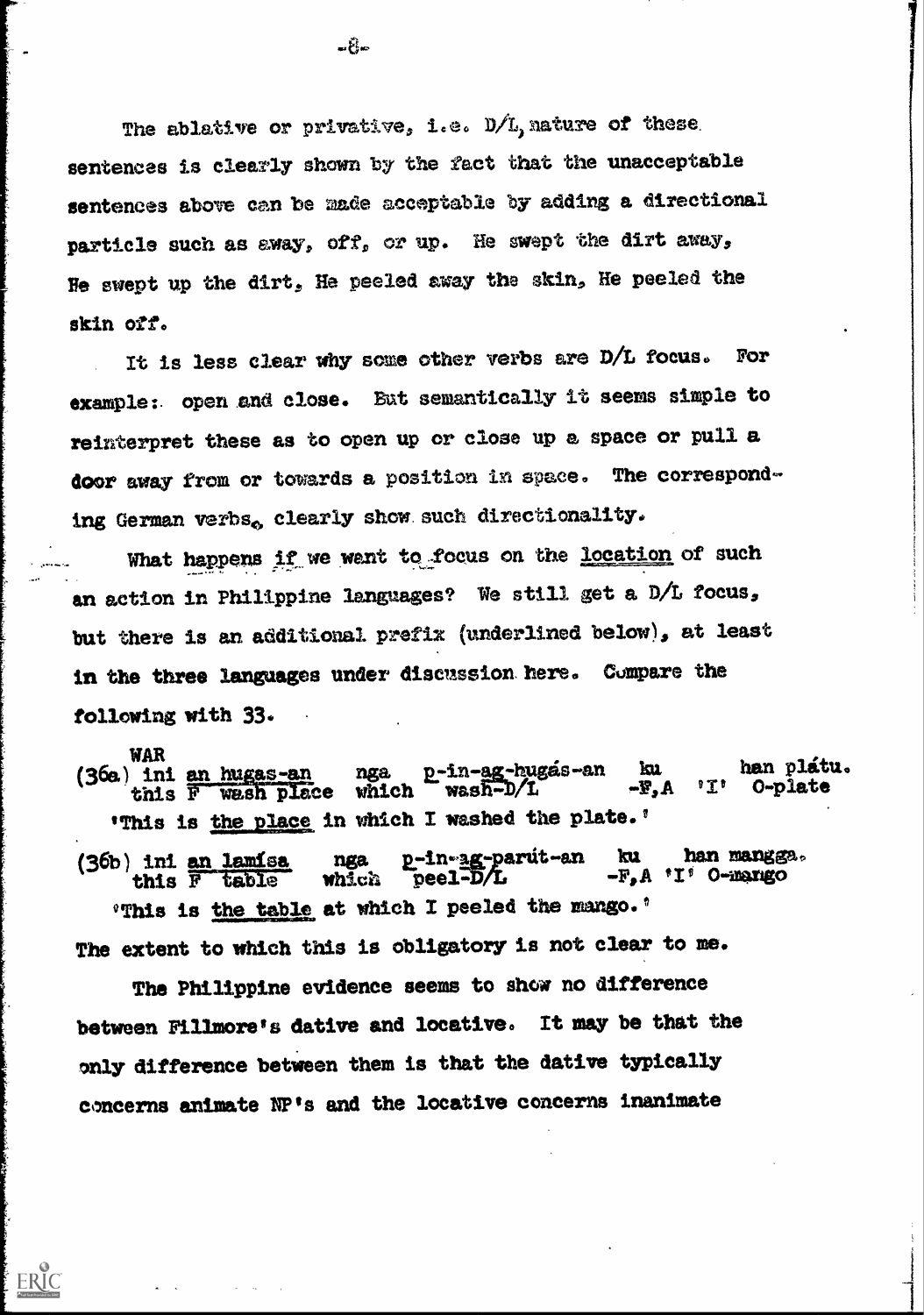NP/s, Apparent cases of locative plus animate NP are always interpratable as locative plus part or all of the body of the animate NP,

Many other verbs focus on what we would expect to be their direct objects by means of what I have been calling the I/B focus,

BIK (37) i-t-in-au nya sakuq a<u>n libru</u>. 'He gave me <u>the book.'</u><br>give-I/B -F.A D-me F-book  $-F<sub>p</sub> A$  D-me  $F$ -book This is again not predictable from the agentive focus. Compare 'buy' and 'give' in Bikol.

| (38) | nag-bakal<br>buy-A        | sya<br>F-he     | ng betag<br><b>O-banana</b> | sakuq.<br>$D$ -me                            | "He bought a barana from me.           |
|------|---------------------------|-----------------|-----------------------------|----------------------------------------------|----------------------------------------|
| (39) | nag-tau<br>$g1ve-A$       | <b>SVa</b><br>A | batag<br>ng                 | sakuq.<br>to me                              | me a banana.'<br>$^{\circ}$ He<br>gave |
| (40) | pig-bakal<br>buy-0        | nya<br>$-F_2A$  | sakuq<br>D-me               | $\frac{\text{an } \text{bates}}{\text{F} -}$ | the banana from me<br>bought<br>"He    |
| (41) | 1-p1g-tau<br>$g_1$ ve-B/I | nya             | sakuq<br>D-me               | an batag.                                    | the<br>He<br>to me.'<br>banana<br>gave |

It would again be possible to put these verbs into a subcategory taking agentive, instrumental/benefactive (but not objective). Further examination, however, shows what I believe must be considered another underlying case.

The verbs which have this type of focus for objects are motion verbs in which the object is carried along with the wtion but is not directly acted on by the verb. Included here axe: give, put, throw, sell, say, bury, tie, take along, add, hand, over, and a large number of verbs indicating the transportation of something in a specific direction; it is probably no historical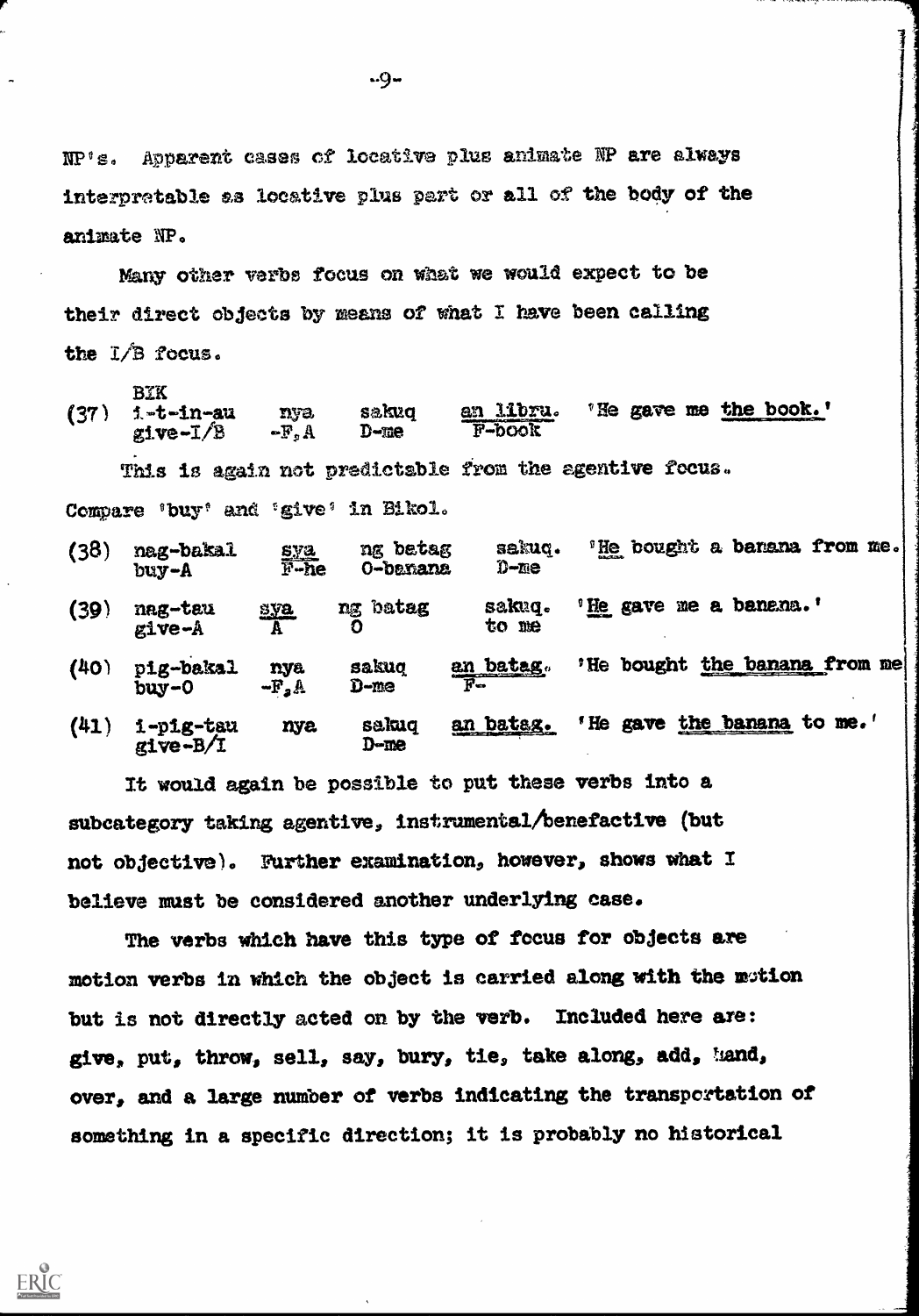accident that many Philippine languages have a nominal prefix of the same shape as the instrumental verbal prefix, meaning directionality.

John Wolff, writing on another Philippine language, Cebuano, has called this 'conveyance'.<sup>6</sup> Another possible term is portative. We find the same kind of meaning in Indonesian, a more distantly related language, where again benefactive, instrumental, and portative all have the same verbal affix.

IND  $(42a)$  Dia menulis surat. He wrote a letter.

(42b) Dia menuliskan pikirannja. He wrote down his thoughts.

(42c) Dia mengirim surat. He sent a letter.

(42d) Dia mengirimkan surat. He sent off a letter.

(42e) Dia, melarikan gadis itu. Ile ran off with that girl. Comitative meanings are often also handled by these same

affixes in Philippine languages.

BIK<br>(43) i-bayli mu si María. 'Dance with Maria.'<br>-F, A F $imp$ -dance- $I/B$ you

It is not unusual to find comitative and instrumental fUnetions handled by the same surface case or preposition in a variety of languages. What about the portative function? There is evidence from English to show that many verbs imply a motion in which the object is simply carried along. This motion may be dative or ablative and is usually required  $\sin$  the  $surface$   $drive$ .

ैर

(44a) He gave John the book.<br>b) He gave the book away.<br>c) \*He gave the book.<br>a Except in the special meaning of "donated".

 $\mathcal{C}^{(1)}$ 

ERIC<br>FullTaxt Provided by ERIC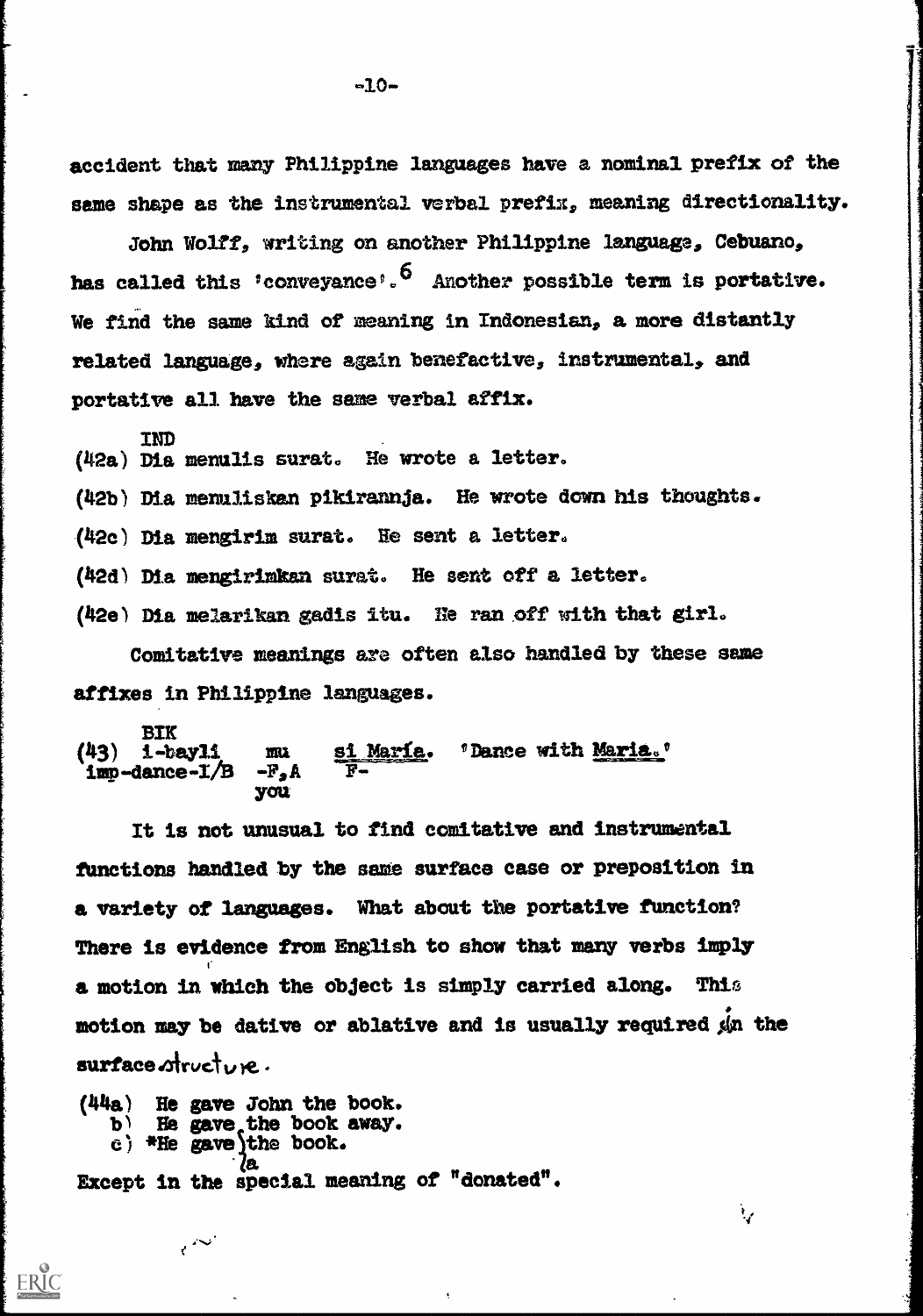d) He threw the book at me. e) He threw John the book.<br>  $f$ ) He threw the book away.  $\mathbf{f}$  ) He threw the book away.<br> $\mathbf{g}$  ) He threw the book down.  $\tilde{\mathbf{h}}$ ) \*He threw the book.<br>Except as an answer to What did he throw at you? with deletion of 'at  $\begin{bmatrix} \mathbf{h} & \mathbf{h} & \mathbf{h} \end{bmatrix}$  $\bar{\mathbf{h}}$  \*He threw the book. i) He wrote the letter.  $3)$  He wrote his thoughts (down) on the paper.<br>k) \*He wrote his thoughts. For some motion verbs in English we must have a surface 'with'. 1) He swam away with the book.<br>  $\begin{array}{l} \hbox{m)}$  \*He swam the book.<br>  $\hbox{n)}$  \*He ran the book.<br>  $\hbox{o)}$  He ran off with the book. To return to Philippine languages, focusing on the object of the embedded verb in a causative also produces an I/B. BIK  $(45)$  i-p-in-a-bakal ku saiya<br>caus-buy-I/B -F, A D-he me. an batag. 'I had him buy the banana.

- $_{c}$ caus-buy- $I/B$ me F**-b**anana
- TAG<br>i-p-in-a-pútul (46)  $i$ -p-in-a-pútul nya an manga káhuy. 'He had the trees cut down.'<br>caus-cut-I/B -F, A F-p1-tree  $c$ aus-cut-I/B he

If we look at all the semantic areas coverod by what I have been calling I/B focus, namely: benefactive, instrumental, portative, comitative, and object of embedded verb in a causative, they can all be subsumed under a category of "associative"--that is, the goal is simply associated with the action. Such an addition to Fillmore is battery of cases has, in fact, already been suggested by Ilse Lehiste on the basis of Estonian evidence.<sup>7</sup> She also suggests that comitative and instrumental need not be differentiated. Perhaps benefactive instrumental and portative also do not have to be differentiated. Benefactive .can only be animate while the other two cannot be, unless, we mean 'the body of the animate being.'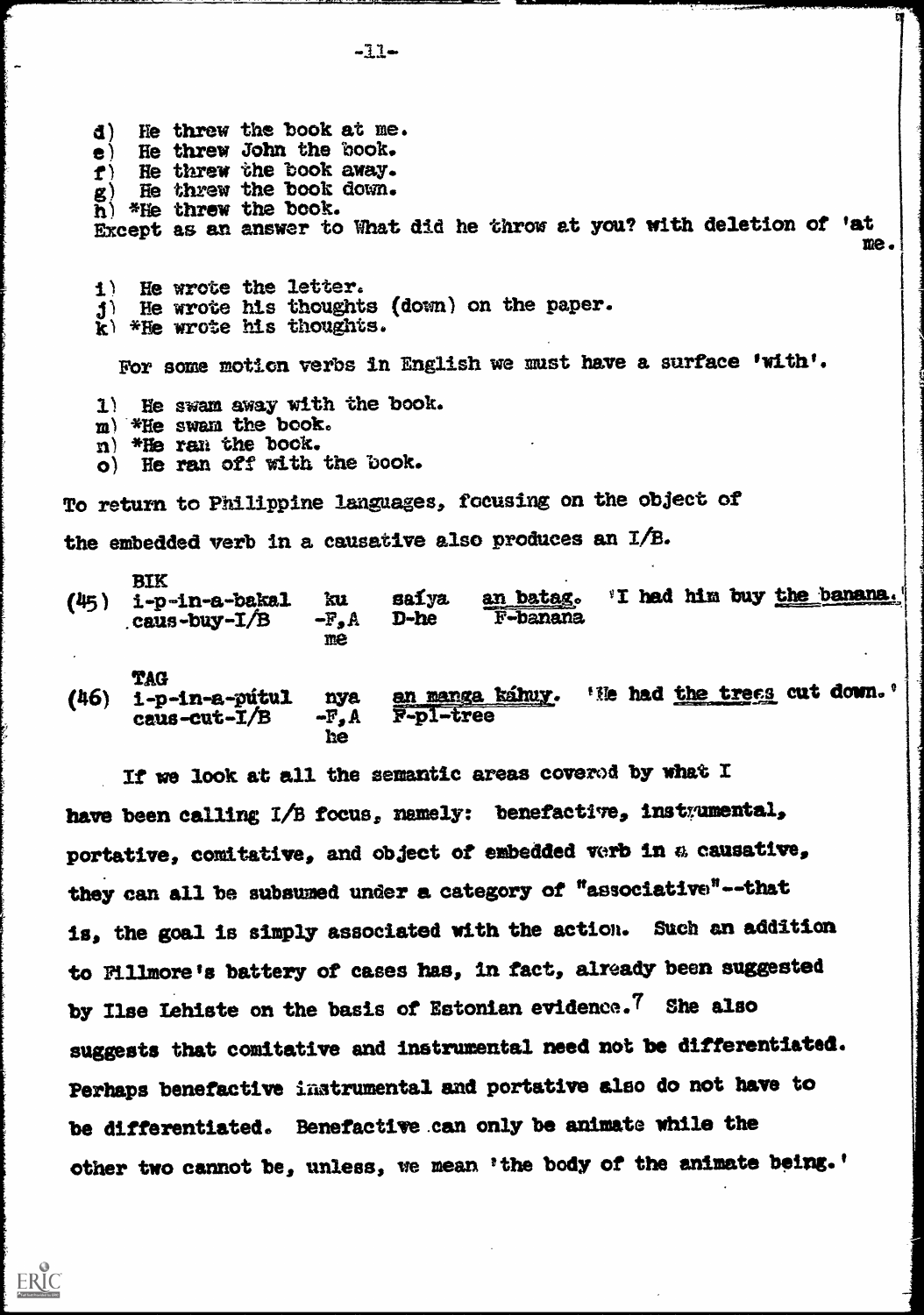If instrumental and portative are the same case, and if Fillmore is correct,  $^{\mathcal{B}}$  then they should be mutually exclusive. In Philippine languages, however, we can easily have both in the same sentence.

WAR<br>(46a) ini <u>an Kwarta</u> nga i-p-in-a-palit ku hin bugas han anak-ku (46a) ini anak-ku (46a) this F money which caus-buy-I/B -F,A O- rice 0-child- my 'This is the money with which I had my child buy rice.'

This is less clear in English where we seem to have "manner" rather than "instrument." Even for those speakers who accept some of the following examples, there is disagreement over whether instrumental or comitative is involved.

 $47a.$  \*He threw away the book with his hand.

b. ?He threw away the book with a shovel.

co \*Re gave away the books with his hand.

d. ?He gave away the books with his left band.

e. ?Ile wrote down his thoughts with a pen.

 $f_{\rm o}$  ?He wrote down his thoughts with a goose-quill pen.

g. ?He planted the seedlings with his hand.

h. Re planted the seedlings by hand.

?He planted the seedlings with a toothpick. 1.

3. ?He buried the Imexure with a shovel.

k. Tie him to the post with some rope.

ERIC

These sentences are much more acceptable as He used a... to... or Using a... he... There are strong suggestions that the "with" clauses in sentences 47 are manner and not instrument, but it is unclear how "manner" fits into Fillmore's system. The UCLA report notes lack of TEMPORAL and MANNER cases in Fillmore's system.<sup>9</sup>

Once the correct focus is determined, a number of simple transformations are possible.

 $-12-$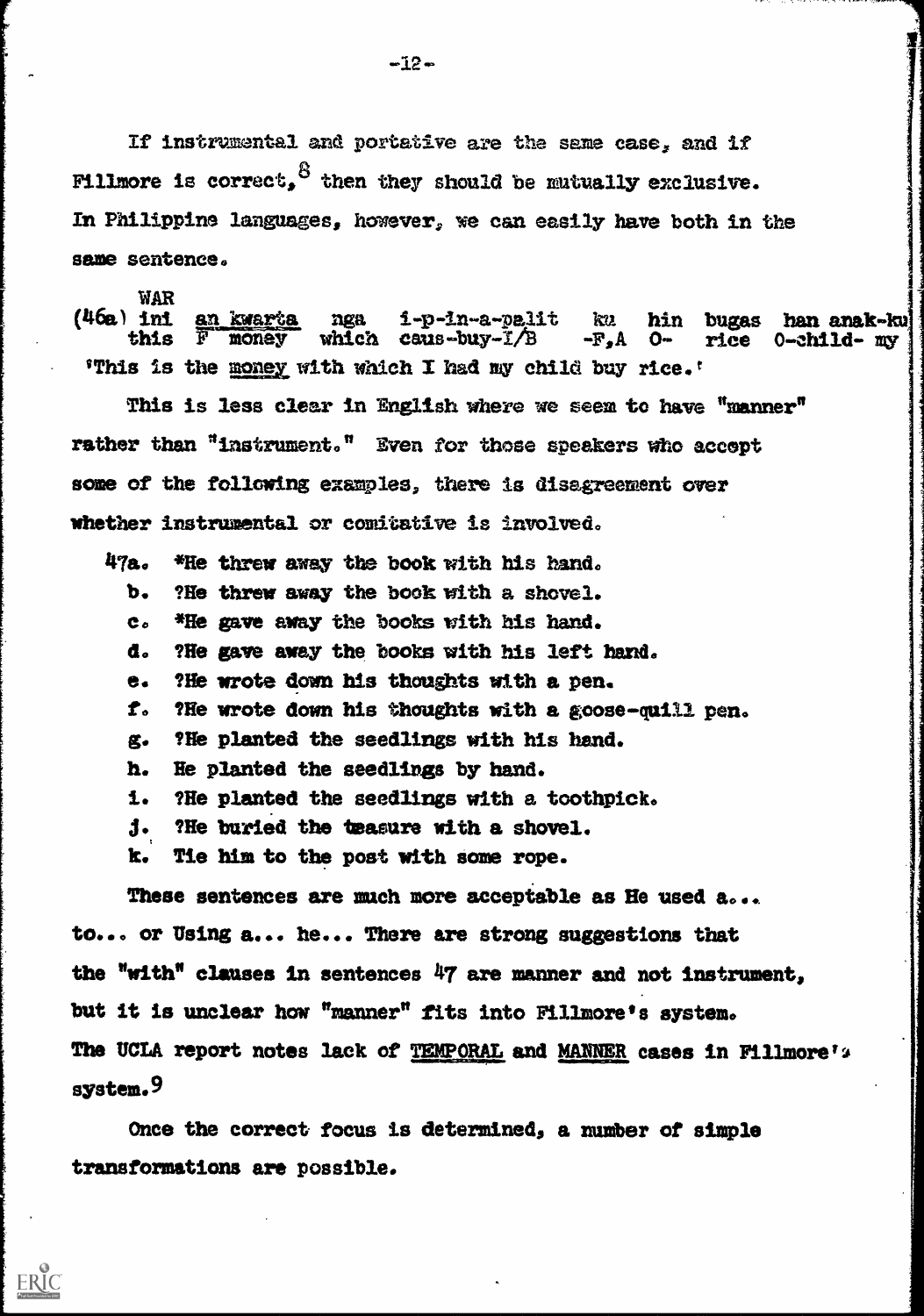$1)$  Topicalization, where the focused NP is made predicate of an equational sentence.

TAG<br>b-in-11h-an ku nang damit <u>si Juan</u>. 'I bought clothes from John.' (48) b-in-ilh-an ku nang damit <u>si Juan</u>. 'I bought clothes from <u>John</u>.'<br>Si Juan an b-in-ilh-an ku nang damit. '<u>Jphn</u> was the one I bought<br>clothes from.'

2) In certain constructions there is no NP which is focused on. An example of this is the 'recentive'. The focused NP of the underlying sentence becomes an object in these sentences. A different set of endings is used on the verb,

WAR<br>(49) ka-1-inum (9) ka-f-inum ku laq. '<u>I</u> just drank.'<br>rec-drink-A -F,A just me

- (50) ka-í-inum ku la hantúbig.  $rI$  just drank the water. rec-drink- $A$  -F,A just 0-water me.
- BIK<br>(51) ka-í-inum-i (51) ka-f-inum-i pa sana nya kani-ng buti-ng ini.<br>
rec-drink-D/L just -F,A 0-this-bottle-this<br>
him 'He just drank from this bottle.'
- (52) ka-bá-bakal-a ku pa sana ka-ini sa-íya rec-buy-0  $-F<sub>2</sub>A$  just 0-this D-him me 'I just bought this from him.' (53) ka-pa-pa-bakal ku pa sans ring kakinun ki Jose. rec-cans-buy-A -F,A . just 0-food Dme

<sup>9</sup>I just had Jose buy some food.'

#### Conclusions

ERIC

To some extent there are universal verb classes in terms of which cases they occur with. Another underlying case, associative, is suggested, but it maybe entirely predictable from these verb classes and other grammatical categories such as causative.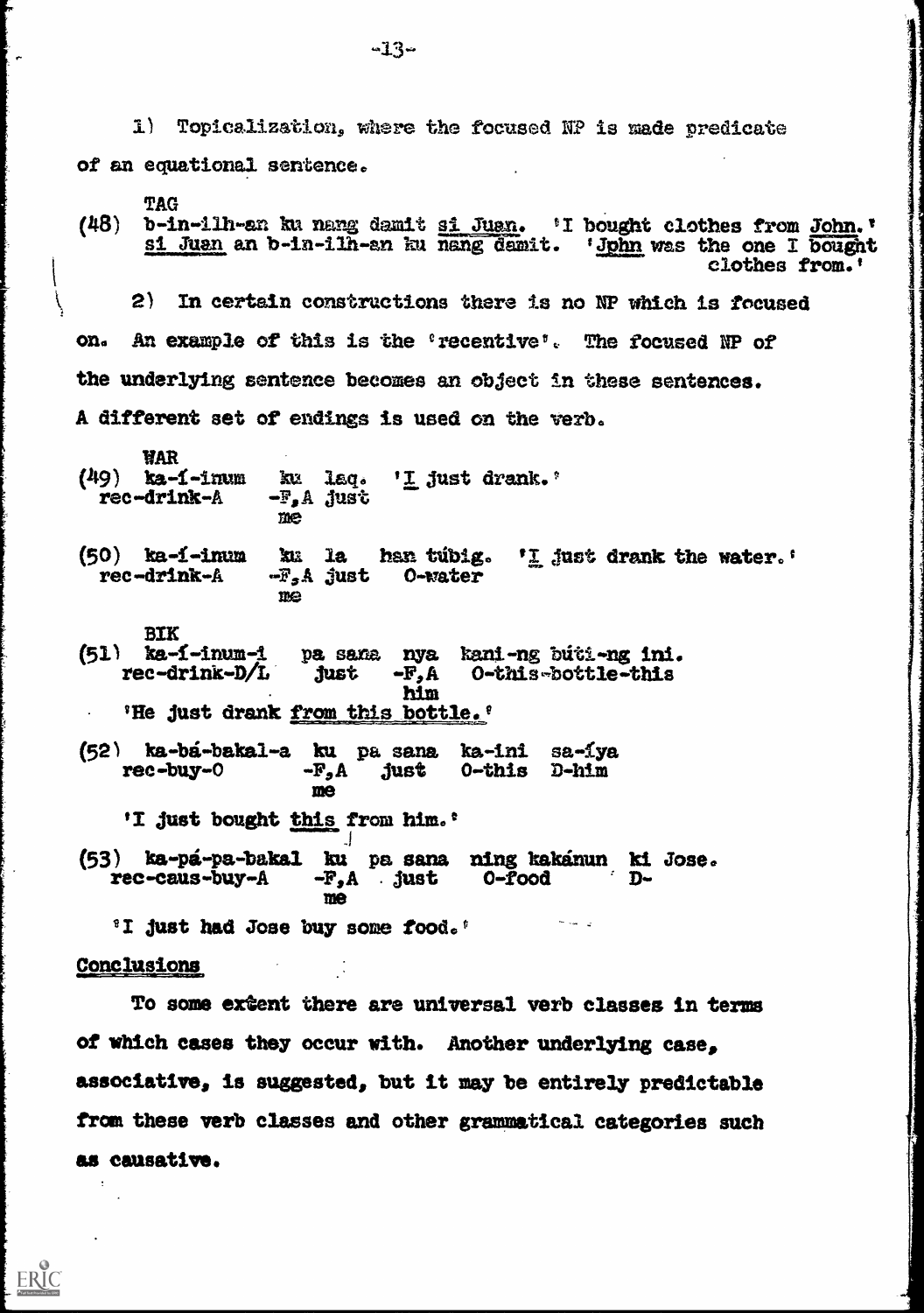# Footnotes

1. Fillmore 1968a:55

 $\overline{\phantom{a}}$ 

- 2. There may be more serious differences in the Samal case marking system.
- 3. Stockwell et al 1968:9
- 4. Fillmore 1968b
- 5. Hall 1969; Kerr 1965; Reid 1966
- 6. Wolff 1966:385
- 7. Lehiste 1969:335
- 8. Fillmore 1968a:24
- 9. Stockwell et al 1968:10